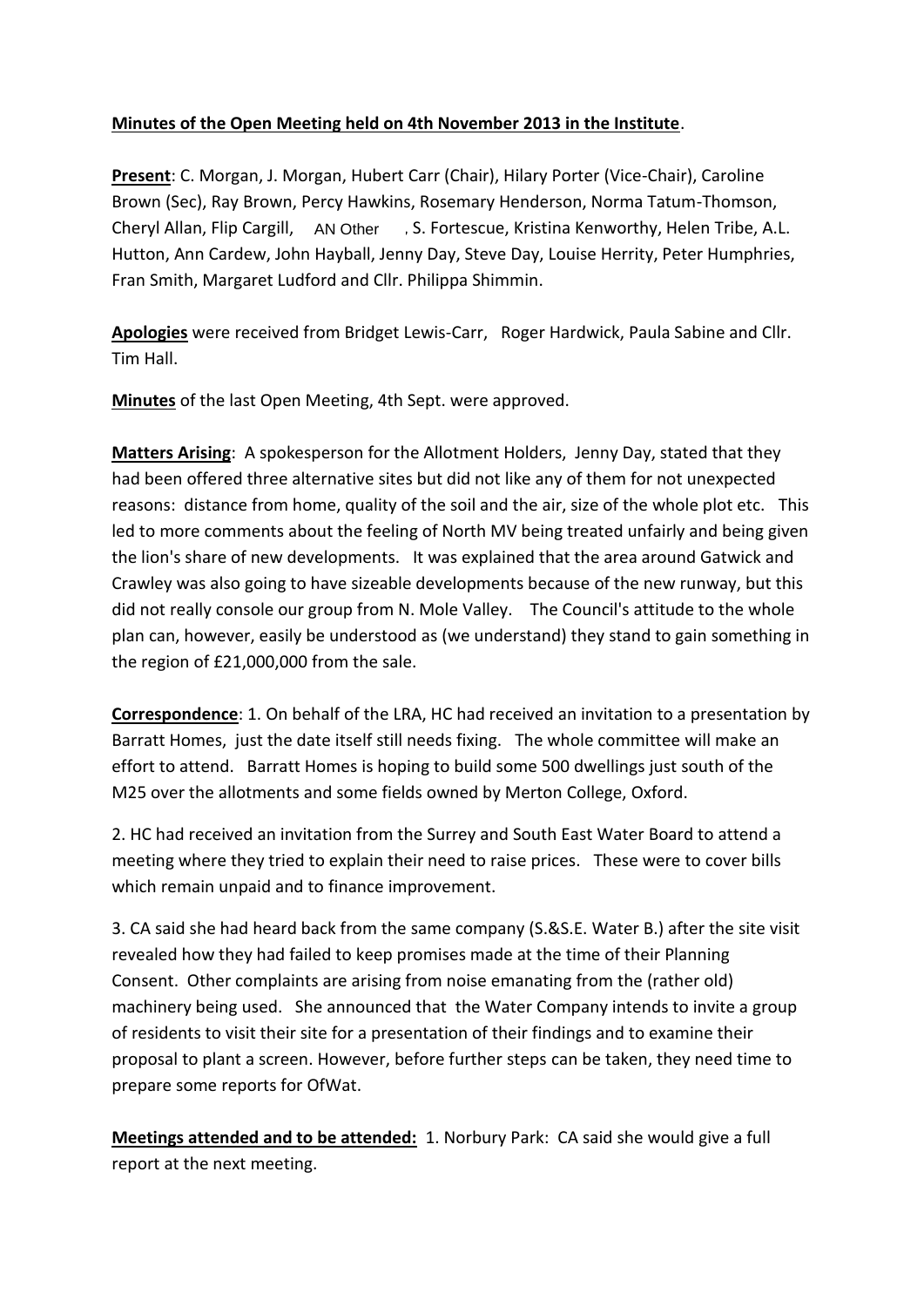2. CB read out a report of the Leatherhead and District Forum. Most noteworthy was that overall crime in North M.V. had gone down 10% and the new venture of a radio station for this area had taken a few more steps towards becoming a reality because premises next to the Institute were going to be let to the directors.

3. CB also read out a brief report of the CPRE meeting held on 25 Oct in Dorking. Not unexpectedly, this contained strong opposition to the shrinking of the Green Belt by Mr. Shaun Spiers (C.E.O. for CPRE) and by Mr. Crispin Blunt (MP for Reigate). Mr. Jack Straw had the unenviable job of trying to find a middle way, while Mr. Alex Morton (from Think Tank Policy Exchange)called for the demise of both the Planning System and all Green Belts.

4. Environmental Committee:CA elaborated on how 4 of the LRA officers toured 5 pubs/restaurants in Leatherhead so as to present certificates to the Management Personnel expressing our appreciation of what each one does to make Leatherhead attractive. The recipients seemed pleased with their certificates which are now on the town noticeboard as well as in their premises.

**Highlights from sub-committee reports**: 1. HC explained the system whereby local organisations would receive money to attend to small, communal jobs like clearing footpaths and painting bollards. He had been to a meeting with representatives of other small towns and villages plus some Parish Councils. All were interested in this new scheme.

2. Given that an up to date Environment Report was already circulating in hard copy, CA decided that she would talk about action and activity yet to come. Trees are prized for their looks and the good they do to the environment so the next meeting of that Committee will try to list the most important trees or groups of trees in Leatherhead. Honey fungus is rather common and a list of suitable replacements will be drawn up**. Information from anywhere in the town would be useful and could be passed on using our website.**

3. FS reported that Surrey Highways saw no problem in 90 dwellings being created behind Cleeve Road and near Therfield School even though a further estate is planned for the other end of the same road. Those present gasped at this. It was also reported that Guildford Town Council felt that some small towns and villages should not be classed as being in the GB. Effingham, a village likely to be affected by such a decision, could not understand why more efforts are not being made to find and use Brownfield sites.

The meeting was then declared closed and preparations were made for the visiting speaker, Mr. D. Searle, to present his talk on the M.V. Housing Association.

Mr. Searle began his talk by explaining how "Council Housing" became the remit of the "Mole Valley Housing Association." From the mid-eighties, Central Government decided that Local Councils would be entitled to keep only 80% of the rents they received, the rest would have to go to the Government. This new rule, which did not apply to Housing Associations, made it impossible to finance any improvements in the stock. Therefore, this Council function was sold to the Circle Group, but to delineate its particular area of activity was re-named "Mole Valley Housing Association." Ever since, they have worked hard to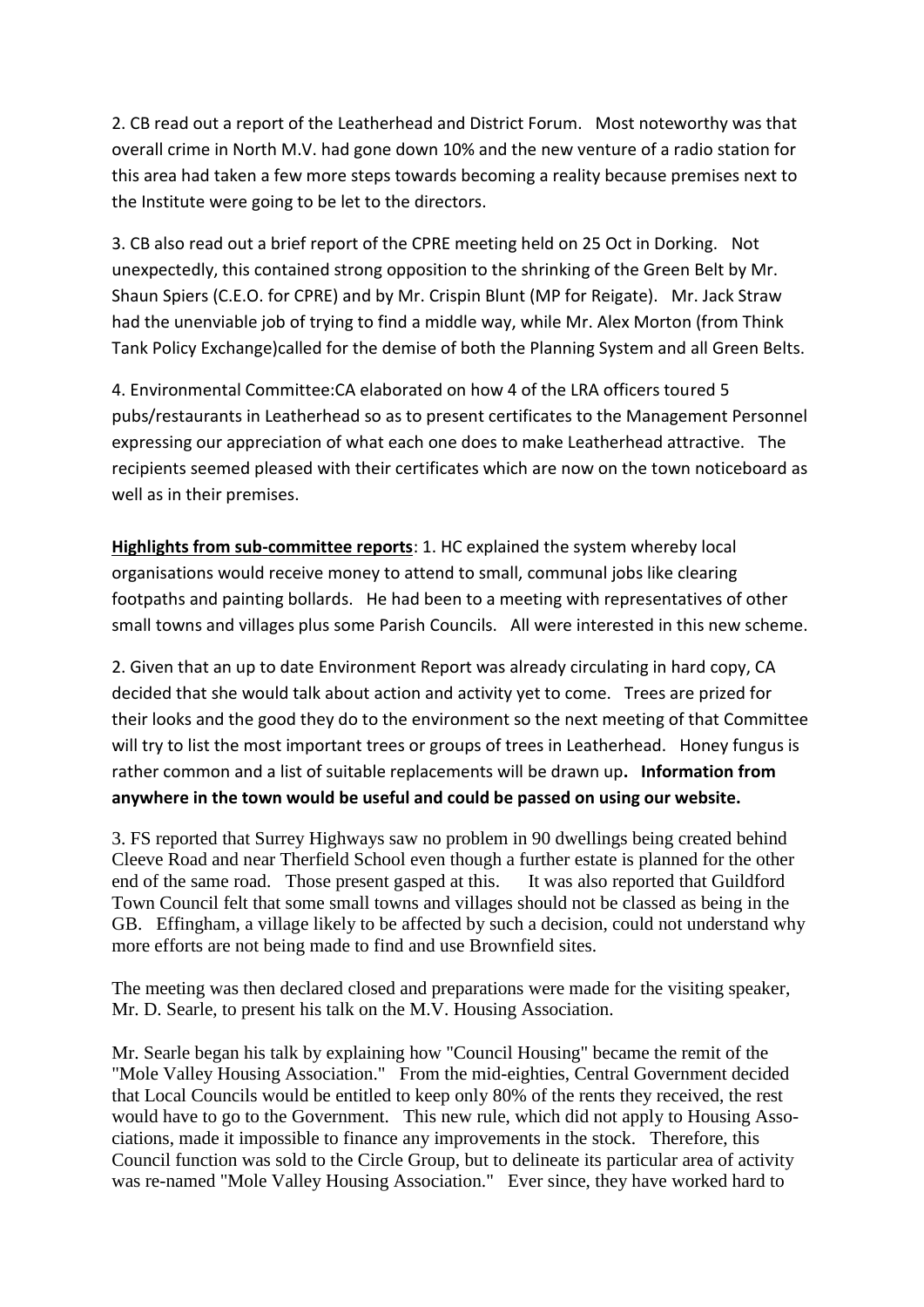bring the stock up to modern standards. Mr. Searle showed us several photos of properties with very high standards, notably the tall blocks at The Goodwyns in Dorking, some flats in Clements Mead and some particularly attractive terraced houses in Clare Crescent (? The Fairway?)

He then went on to explain some of the technicalities in housing law and the difficulties in understanding these which has led his Association to appoint two Welfare Advisors to help their tenants. Wherever possible, volunteers are asked to come up with suggestions for refurbishing or building from scratch. Decisions over bathrooms, kitchens and even staff can be reached this way.

We had several reasons for inviting Mr Searle to come to speak to us, all occasioned by actual happenings in our neighbourhood. Perhaps the most notable concerned what could be done if one tenant was being so intimidated by another that he felt totally unable to report the matter to any authority. The answer was that the H.A. was very much aware of situations like that and assured us of their utter discretion when dealing with the offending party. Another problem is the social and age mix of some of the housing groups. Sometimes variety does not help. Unfortunately, decisions about this (as with Waiting Lists) must be taken by the local Council and not by the H.A. A particularly poignant reason for the invitation was the fact that one of our members, who lives in a MVHA bungalow, had had his garden wrecked by the Gardens and Open Spaces contractors working without proper tion. Since then, he has, to some degree, been compensated by the gift of a shrub, but more importantly still, Mr Searle promised that these contractors would in future be much more closely monitored. In another block of flats, a tenant had his personal flower pots removed but no attention paid to a badly overgrown hedge. These types of unfortunate episodes must be quite rare because at the end, Mr Searle was able to show us at some photos of lovely gardens that other residents had been able to create.

 Overall, It was felt that the MVHA was in caring hands where, in spite of some misunderstandings, much effort was being put into respecting the rights and allaying the fears of the more vulnerable members of our society.

### **Report: ENVIRONMENTAL SUB GROUP Report after 13th September Meeting**

This report was available at the  $13<sup>th</sup>$  September closed meeting and appears here with updates.

Present: Cheryl Allen, Ann Cardew, Flip Cargill, were joined by Hilary Porter Minutes taken by Flip Cargill

**Open Gardens for 2014** will be held on 8th June. Chris Evans, of Friends of the Parish Church, will be contacted to decide details of this joint venture. A list of possible open gardens was compiled. An appeal for additional gardens will appear in the Parish Church magazine and the Autumn LRA newsletter. Owners of all possible open gardens will be contacted asap so that improvements can be made if they desire over the coming months. They will be supplied with suggestions to make this a positive experience.

Update: Notification of request for possible open gardens has now appeared in the Autumn LRA Newsletter and will appear in the 2013 Report to Friends of the Parish Church.

Over 200 people signed a petition about **the Sutton and East Surrey Water Works site.** After 8 years of letters of complaint, appeals for camouflage, and a foliage screen, the Managing Director, Anthony Farrar, has met with a group of concerned residents to look for a way forward. Cllr. Tim Hall and 8 residents met the water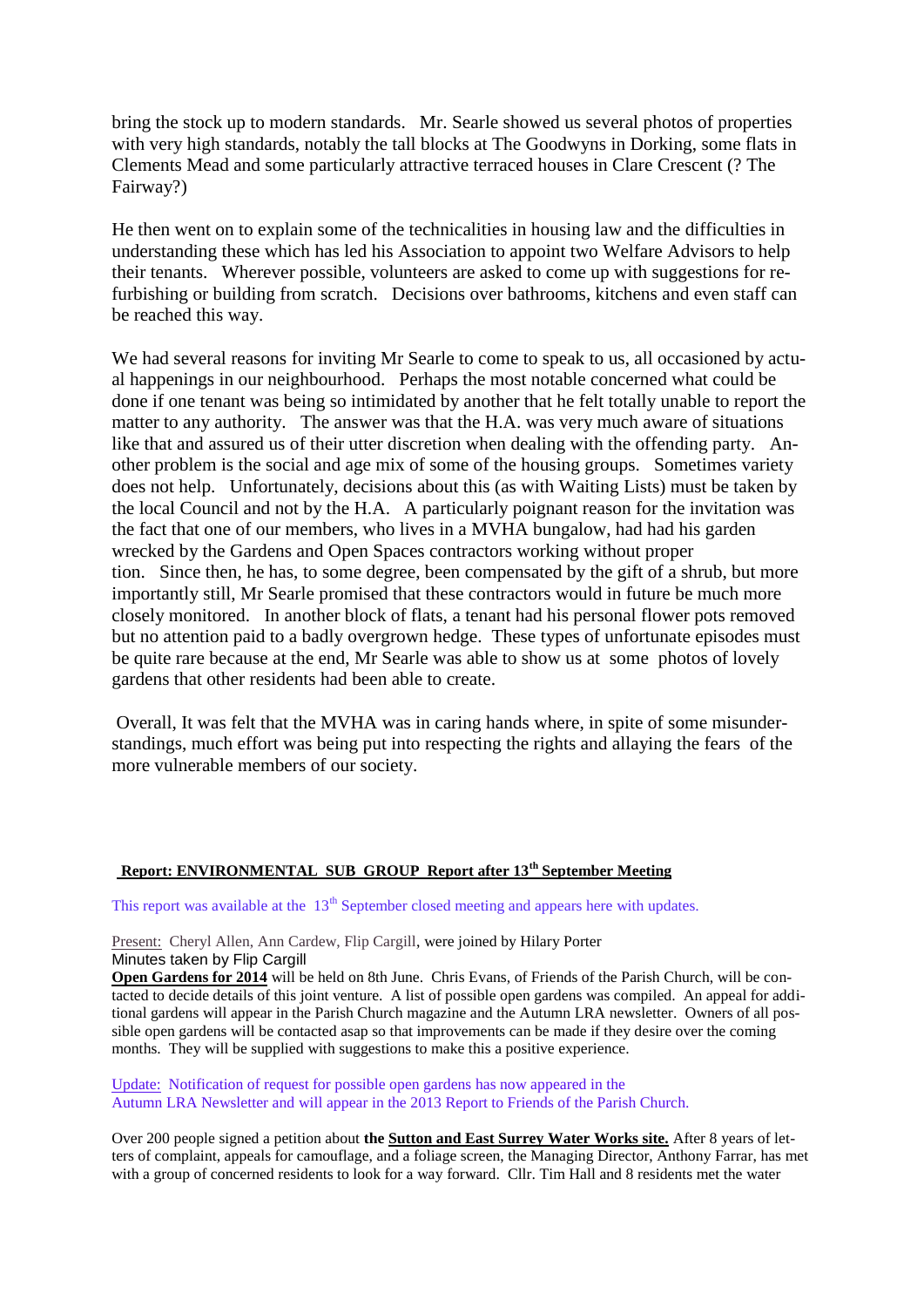Company executives to put their case forward; the residents want evergreen trees planted, the buildings camouflaged and noise 'completely' insulated as promised. Cheryl Allen will be the resident contact with Stuart Hyslop designated as water company contact. Those present remain optimistic.

Update: Stuart Hyslop has reported that the Water Company is gathering information about the petition request. However, the company is busy preparing the Business Plan for 2015-2020 for OFwat that is due by the end of the year. Promises to communicate soon have been given.

**Poors Allotments** We decided we should continue to give moral support. Their solicitor is still trying to get documents from MVDC. Two possible alternate sites are being discussed: one in Ashtead is closer to Barnett Wood Lane and thus not so remote, the other is on the Leatherhead side of the M25. There remains some concern that the J9 Merton green belt site is not being properly considered in the green belt release since it was not discussed when Leatherhead residents and their representatives met this summer with Jack Straw's team.

Update: The LRA Forward Planning Team met with Jack Straw's team to discuss this specific site that was overlooked in the earlier Green Belt Release Consultation. Hubert will report on the meeting.

**Leach Grove Village Green Application** On request of the NHS, the Commons Registration Authority has granted an extension until 27 September 2013, to provide a detailed statement of objection.

Update: This application will most probably not be discussed and dealt with until the Spring 2014 because of its place in the queue.

**Forty Foot Campaign** The Campaign is courteously but firmly keeping up the pressure on local authorities, and continuing with regular meetings and press coverage. The School was visited by John Furey and Tim Hall, who were driven there in a school bus to experience the potholes first hand. They were interviewed and filmed by BBC5 TV. The same TV crew are including the campaign in a four part series with Mr. Pothole who wants to see all UK roads well repaired and safe.

Update: Channel 5's Mr. Pothole- Four part series this month featuring Fortyfoot Campaign. Campaign has led to SCC agreeing £150 000 for repair by Feb. with the adoption of Fortyfoot between Poplar Rd. and Woodlands School to follow. The Campaign continues. Cllr Tim Hall is to write to each property owner on the Epsom end of the Road.

Because notification of **Brighter Leatherhead Awards** was issued late with no criteria for evaluation, it has been decided that the emphasis this year will be to highlight the work of all four pubs, which have had splendid displays this summer. To that end framed certificates will be issued praising their gardens and naming each best in a selected class.

- 1 The Edmund Tilney-The Pub in Perpetual Bloom
- 2.The Running Horse-Best Secret Garden
- 3.Duke's Head-Hanging baskets with the Wow Factor
- 4.The Penny Black-Best Hop Garden

Photos have been taken at each pub for further publicity.

Update--See Blog site for photos of presentations by Carolyn Brown and Hubert Carr. on Tuesday 22<sup>nd</sup> October. The certificates were graciously accepted.

2014 categories will include 4 commendations: one each for Bridge Street, North Street, High Street and Church Street for best all year display. This info will be given out with awards at the end of October 2013.

**Tree Identification** A initial effort to identify groups of trees in Leatherhead that add to the local amenity led to more questions than answers. Flip is concerned about the trees in the hospital grounds. CA is concerned about the trees in Church Street. Norma pointed out that the trees in Church Street provide shade in a special way that an umbrella can not provide. With the removal of the Church Street trees mentioned in Hague Investment's 'way forward' there was some conversation about their significance. AC suggested that we need a tree expert to identify and state the condition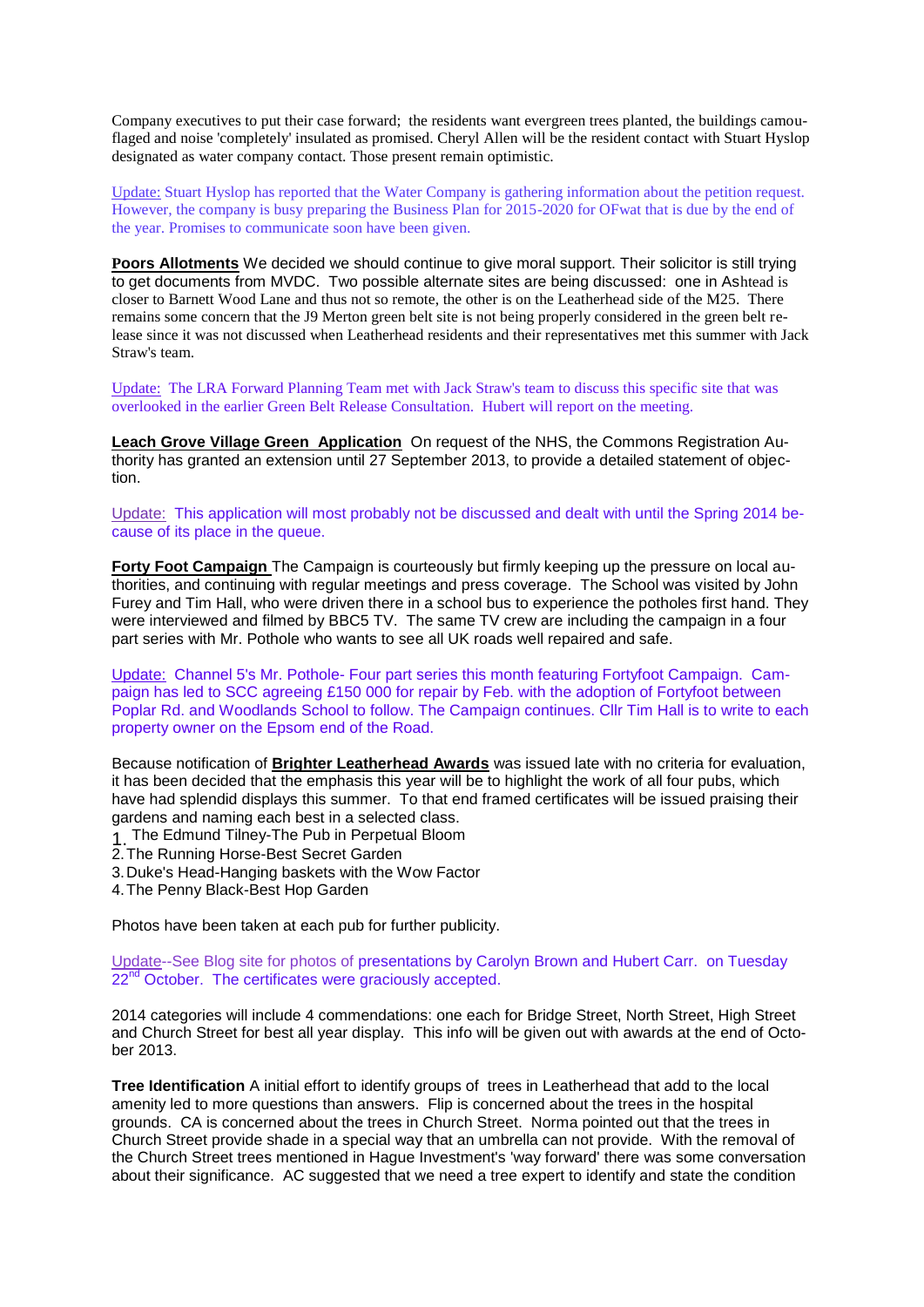of all trees. For further discussion at Committee: How can we help to make groups of trees safe? What Criteria? Who decides the amenity value a tree has? Can Caroline or Hilary find the list of trees resistant to honey fungus?

Update: Time at the closed meeting did not allow for discussion. Perhaps this should be an agenda item at the next meeting.

**Dog Poo** is back on the agenda. Particularly hard hit are Poplar and St John's Avenues. More doggy bins would be welcome at Leach Grove Wood and at least one on Poplar Ave. It was pointed out that on countryside paths it would be easier to pick up a stick and flick it into the undergrowth where it rapidly breaks down.

Norma has checked with the Council and found that the rule has changed. It is now permitted to place dog waste, in a securely tied plastic bag, in an ordinary bin. We think that dog owners should be informed of this information in our newsletter.

Update: Information was shared with our members in the Autumn 2013 newsletter.

**Community Garden the AGM is 28<sup>th</sup> September** There has been a bumper crop of berries in and around the garden. The raspberries have been particularly good. Vegetable and fruit preserves are made and sold to help fund the self supporting project. In addition, hanging baskets were planted in the spring to sell at various summer functions.

A raffle to win 3 hours gardening by three garden volunteers was a very good way to earn money.

**Teazle Wood** is two to three months from gaining Charitable status. Fund raising for the wood will be an order of business for a very long time due to substantial loans that need to be repaid. Various activities have taken place this summer. The selling of donated plants and bric-a-brac at the Fire and Iron Gallery is one income stream that can be further expanded. A small plant nursery area is in the development stage.

**Green Mole Forum** has been shut down and the money shared evenly between groups. The LRA Environmental Sub Group's cheque for £180.54 will be banked and join their current funds until a decision is made about how the money will be used.

Planning Report for the meeting 4 November 2013

#### **Appeals**

Longshot and MVDC have been granted permission to appeal against the judicial ruling that removed the planning permission to develop Cherkley Court as a hotel and golf course complex. No date has yet been given.

12/0760 and 0761 Brook Willow Farm The appeal to retain units 9 and 10 for use as stables has been dismissed.

12/1682 Tall Trees, Headley Road. The appeal against the refusal of permission to build a bungalow in the rear garden has been dismissed.

### **Decisions**

13/1097 and 1098 61/61A High Street. The applications for change of use of the empty florist shop to either residential use or hot food takeaway have been refused on the grounds of the loss of a retail unit in this area would be detrimental to the town.